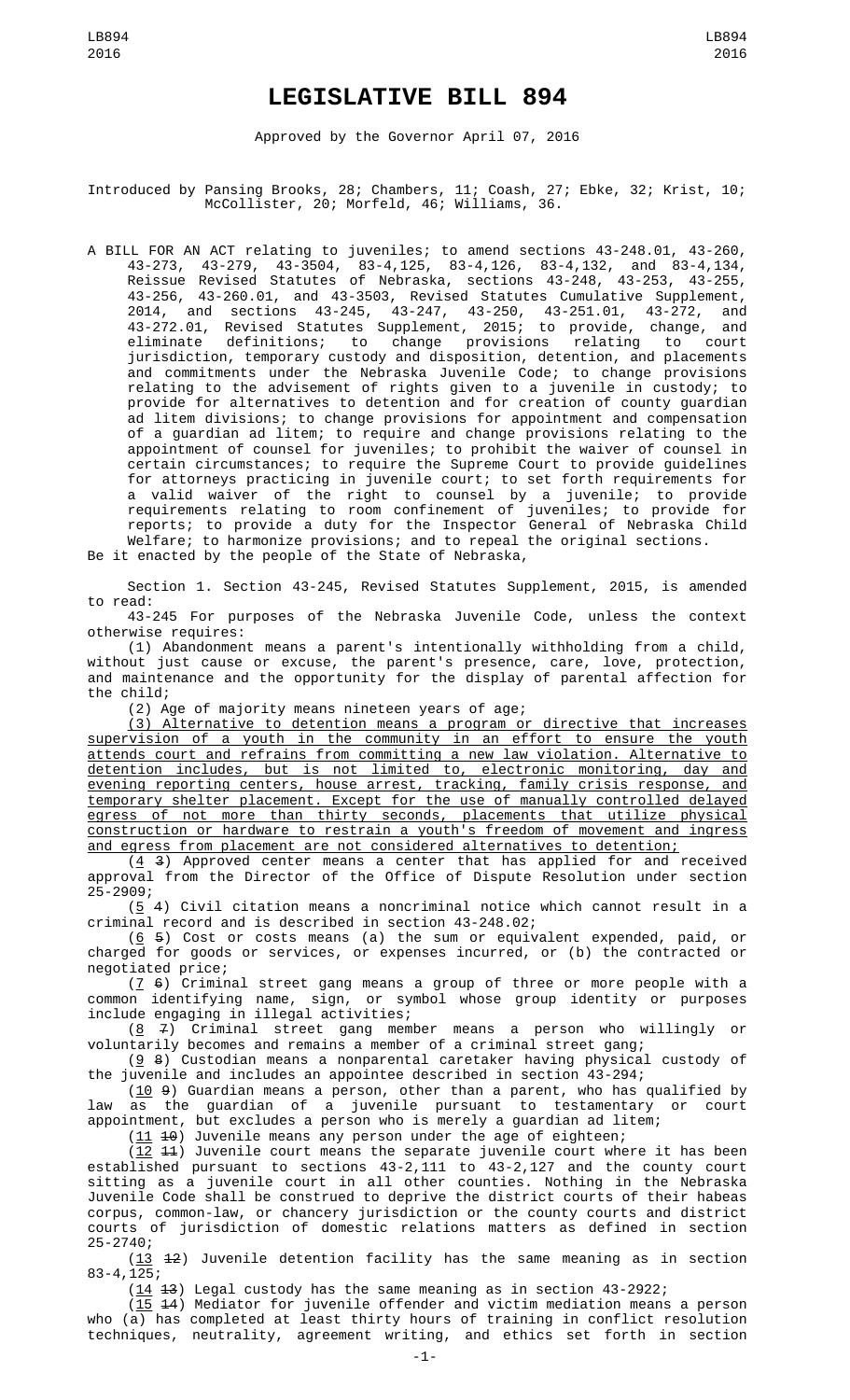25-2913, (b) has an additional eight hours of juvenile offender and victim mediation training, and (c) meets the apprenticeship requirements set forth in section 25-2913;

(16 15) Mental health facility means a treatment facility as defined in section 71-914 or a government, private, or state hospital which treats mental illness;

 $(17, 46)$  Nonoffender means a juvenile who is subject to the jurisdiction of the juvenile court for reasons other than legally prohibited conduct, including, but not limited to, juveniles described in subdivision (3)(a) of section 43-247;

(17) Nonsecure detention means detention characterized by the absence of restrictive hardware, construction, and procedure. Nonsecure detention services may include a range of placement and supervision options, such as home detention, electronic monitoring, day reporting, drug court, tracking and monitoring supervision, staff secure and temporary holdover facilities, and group homes;

(18) Parent means one or both parents or stepparents when the stepparent is married to a parent who has physical custody of the juvenile as of the filing of the petition;

(19) Parties means the juvenile as described in section 43-247 and his or her parent, guardian, or custodian;

(20) Physical custody has the same meaning as in section 43-2922;

(21) Except in proceedings under the Nebraska Indian Child Welfare Act, relative means father, mother, grandfather, grandmother, brother, sister, stepfather, stepmother, stepbrother, stepsister, uncle, aunt, first cousin, nephew, or niece;

(22) Seal a record means that a record shall not be available to the public except upon the order of a court upon good cause shown;

(23) Secure detention means detention in a highly structured, residential, hardware-secured facility designed to restrict a juvenile's movement;

(24) Staff secure juvenile facility means a juvenile residential facility operated by a political subdivision (a) which does not include construction designed to physically restrict the movements and activities of juveniles who are in custody in the facility, (b) in which physical restriction of movement or activity of juveniles is provided solely through staff, (c) which may establish reasonable rules restricting ingress to and egress from the facility, and (d) in which the movements and activities of individual juvenile residents may, for treatment purposes, be restricted or subject to control through the use of intensive staff supervision. Staff secure juvenile facility does not include any institution operated by the Department of Correctional Services has the same meaning as in section 83-4,125;

(25) Status offender means a juvenile who has been charged with or adjudicated for conduct which would not be a crime if committed by an adult, including, but not limited to, juveniles charged under subdivision (3)(b) of section 43-247 and sections 53-180.01 and 53-180.02;

(26) Traffic offense means any nonfelonious act in violation of a law or ordinance regulating vehicular or pedestrian travel, whether designated a misdemeanor or a traffic infraction; and

(27) Young adult means an individual older than eighteen years of age but under twenty-one years of age.

Sec. 2. Section 43-247, Revised Statutes Supplement, 2015, is amended to read:

43-247 The juvenile court in each county shall have jurisdiction of:

(1) Any juvenile who has committed an act other than a traffic offense which would constitute a misdemeanor or an infraction under the laws of this state, or violation of a city or village ordinance<u>, and who, beginning July 1,</u> 2017, was eleven years of age or older at the time the act was committed;

(2) Any juvenile who has committed an act which would constitute a felony under the laws of this state<u> and who, beginning July 1, 2017, was eleven years</u> of age or older at the time the act was committed;

(3) Any juvenile (a) who is homeless or destitute, or without proper support through no fault of his or her parent, guardian, or custodian; who is abandoned by his or her parent, guardian, or custodian; who lacks proper parental care by reason of the fault or habits of his or her parent, guardian, or custodian; whose parent, guardian, or custodian neglects or refuses to provide proper or necessary subsistence, education, or other care necessary for the health, morals, or well-being of such juvenile; whose parent, guardian, or custodian is unable to provide or neglects or refuses to provide special care made necessary by the mental condition of the juvenile; <del>or</del> who is in a situation or engages in an occupation, including prostitution, dangerous to life or limb or injurious to the health or morals of such juvenile<u>; or who,</u> beginning July 1, 2017, has committed an act or engaged in behavior described in subdivision (1), (2), (3)(b), or (4) of this section and who was under eleven years of age at the time of such act or behavior, (b)(i) who, until July 1, 2017, by reason of being wayward or habitually disobedient, is uncontrolled by his or her parent, guardian, or custodian; who deports himself or herself so as to injure or endanger seriously the morals or health of himself, herself, or others; or who is habitually truant from home or school<u> or (ii) who, beginning</u> July 1, 2017, is eleven years of age or older and, by reason of being wayward or habitually disobedient, is uncontrolled by his or her parent, guardian, or custodian; who deports himself or herself so as to injure or endanger seriously the morals or health of himself, herself, or others; or who is habitually <u>truant from home or school</u>, or (c) who is mentally ill and dangerous as defined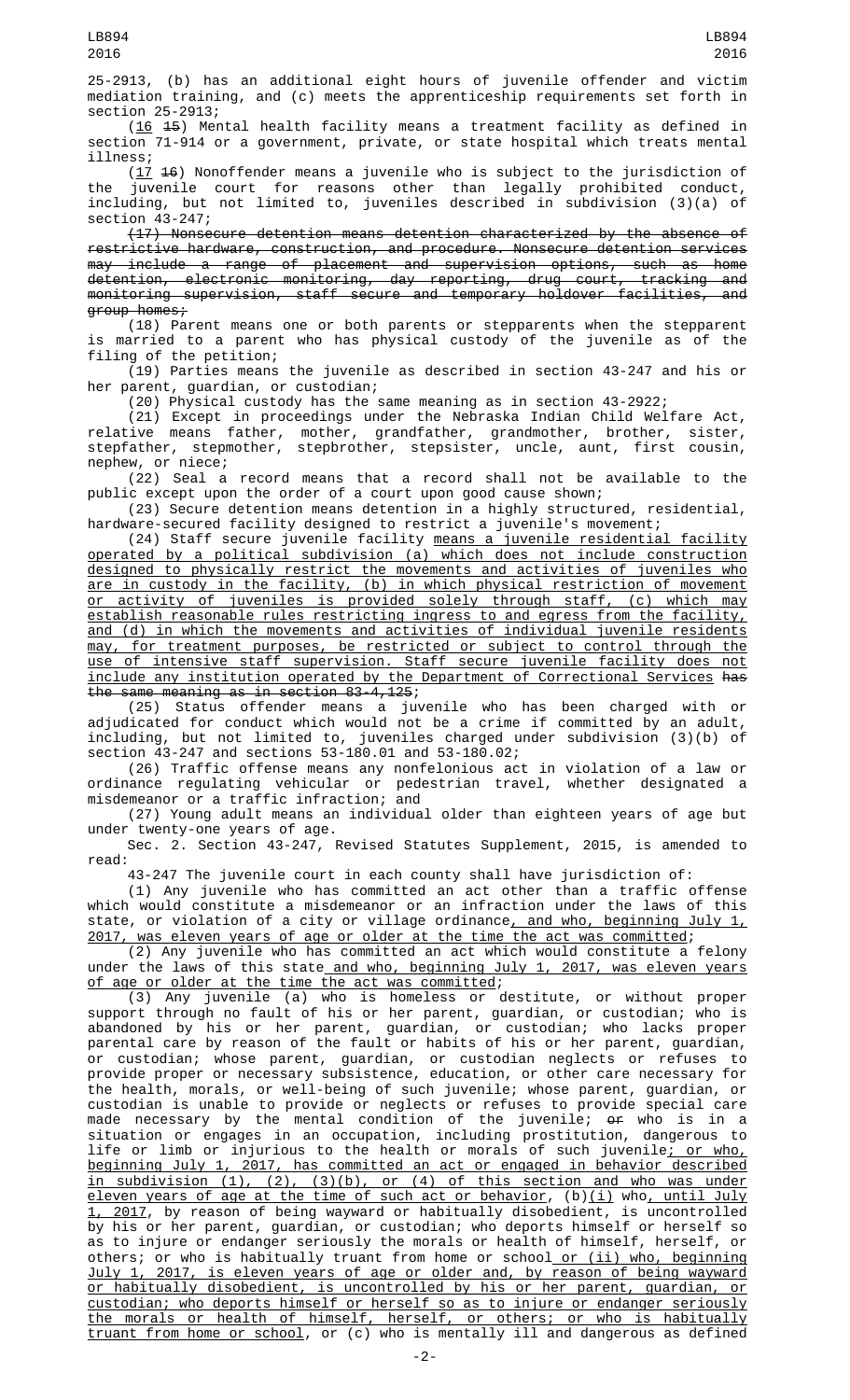in section 71-908;

(4) Any juvenile who has committed an act which would constitute a traffic offense as defined in section 43-245 and who, beginning July 1, 2017, was eleven years of age or older at the time the act was committed;

(5) The parent, guardian, or custodian of any juvenile described in this section;

(6) The proceedings for termination of parental rights;

(7) Any juvenile who has been voluntarily relinquished, pursuant to section 43-106.01, to the Department of Health and Human Services or any child placement agency licensed by the Department of Health and Human Services;

(8) Any juvenile who was a ward of the juvenile court at the inception of his or her guardianship and whose guardianship has been disrupted or terminated;

(9) The adoption or guardianship proceedings for a child over which the juvenile court already has jurisdiction under another provision of the Nebraska Juvenile Code;

(10) The paternity or custody determination for a child over which the juvenile court already has jurisdiction;

(11) The proceedings under the Young Adult Bridge to Independence Act; and (12) Except as provided in subdivision (11) of this section, any individual adjudged to be within the provisions of this section until the individual reaches the age of majority or the court otherwise discharges the individual from its jurisdiction.

Notwithstanding the provisions of the Nebraska Juvenile Code, the determination of jurisdiction over any Indian child as defined in section 43-1503 shall be subject to the Nebraska Indian Child Welfare Act; and the district court shall have exclusive jurisdiction in proceedings brought pursuant to section 71-510.

Sec. 3. Section 43-248, Revised Statutes Cumulative Supplement, 2014, is amended to read:

43-248 A peace officer may take a juvenile into temporary custody without a warrant or order of the court and proceed as provided in section 43-250 when:

(1)(a) Until July 1, 2017, a A juvenile has violated a state law or municipal ordinance and the officer has reasonable grounds to believe such juvenile committed such violation or (b) beginning July 1, 2017, a juvenile has violated a state law or municipal ordinance and such juvenile was eleven years of age or older at the time of the violation, and the officer has reasonable grounds to believe such juvenile committed such violation and was eleven years age or older at the time of the violation;

(2) A juvenile is seriously endangered in his or her surroundings and immediate removal appears to be necessary for the juvenile's protection;

(3) The officer believes the juvenile to be mentally ill and dangerous as defined in section 71-908 and that the harm described in that section is likely to occur before proceedings may be instituted before the juvenile court;

(4) The officer has reasonable grounds to believe that the juvenile has run away from his or her parent, guardian, or custodian;

(5) A probation officer has reasonable cause to believe that a juvenile is in violation of probation and that the juvenile will attempt to leave the jurisdiction or place lives or property in danger;

(6) The officer has reasonable grounds to believe the juvenile is truant from  $school$ ; $-0f$ 

(7) The officer has reasonable grounds to believe the juvenile is immune from prosecution for prostitution under subsection (5) of section 28-801; or -

(8) Beginning July 1, 2017, the juvenile has committed an act or engaged in behavior described in subdivision (1), (2), (3)(b), or (4) of section 43-247 and such juvenile was under eleven years of age at the time of such act or behavior, and the officer has reasonable cause to believe such juvenile committed such act or engaged in such behavior and was under eleven years of age at such time.

Sec. 4. Section 43-248.01, Reissue Revised Statutes of Nebraska, is amended to read:

43-248.01 All law enforcement personnel or other governmental officials having custody of any person under eighteen years of age <del>who has been arrested,</del> restrained, detained, or deprived of his or her liberty for whatever reason shall <u>inform</u> <del>permit</del> the person in custody, <u>using developmentally appropriate</u> language and without unnecessary delay after arrival at a police station or detention facility, of such person's right to call or consult an attorney who is retained by or <u>appointed </u>on behalf of such person <del>in custody</del> or whom the person <del>in custody</del> may desire to consult<u> and</u>, except when exigent circumstances exist<u>, shall permit such person to call or consult such attorney without delay</u>. An attorney shall be permitted to see and consult with the person in custody alone and in private at the place of custody.

Sec. 5. Section 43-250, Revised Statutes Supplement, 2015, is amended to read:

43-250 (1) A peace officer who takes a juvenile into temporary custody under section 29-401 or subdivision (1), (4), or (5) of section 43-248 shall immediately take reasonable measures to notify the juvenile's parent, guardian, custodian, or relative and shall proceed as follows:

(a) The peace officer may release a juvenile taken into temporary custody under section 29-401 or subdivision (1) or (4) of section 43-248;

(b) The peace officer may require a juvenile taken into temporary custody under section 29-401 or subdivision (1) or (4) of section 43-248 to appear before the court of the county in which such juvenile was taken into custody at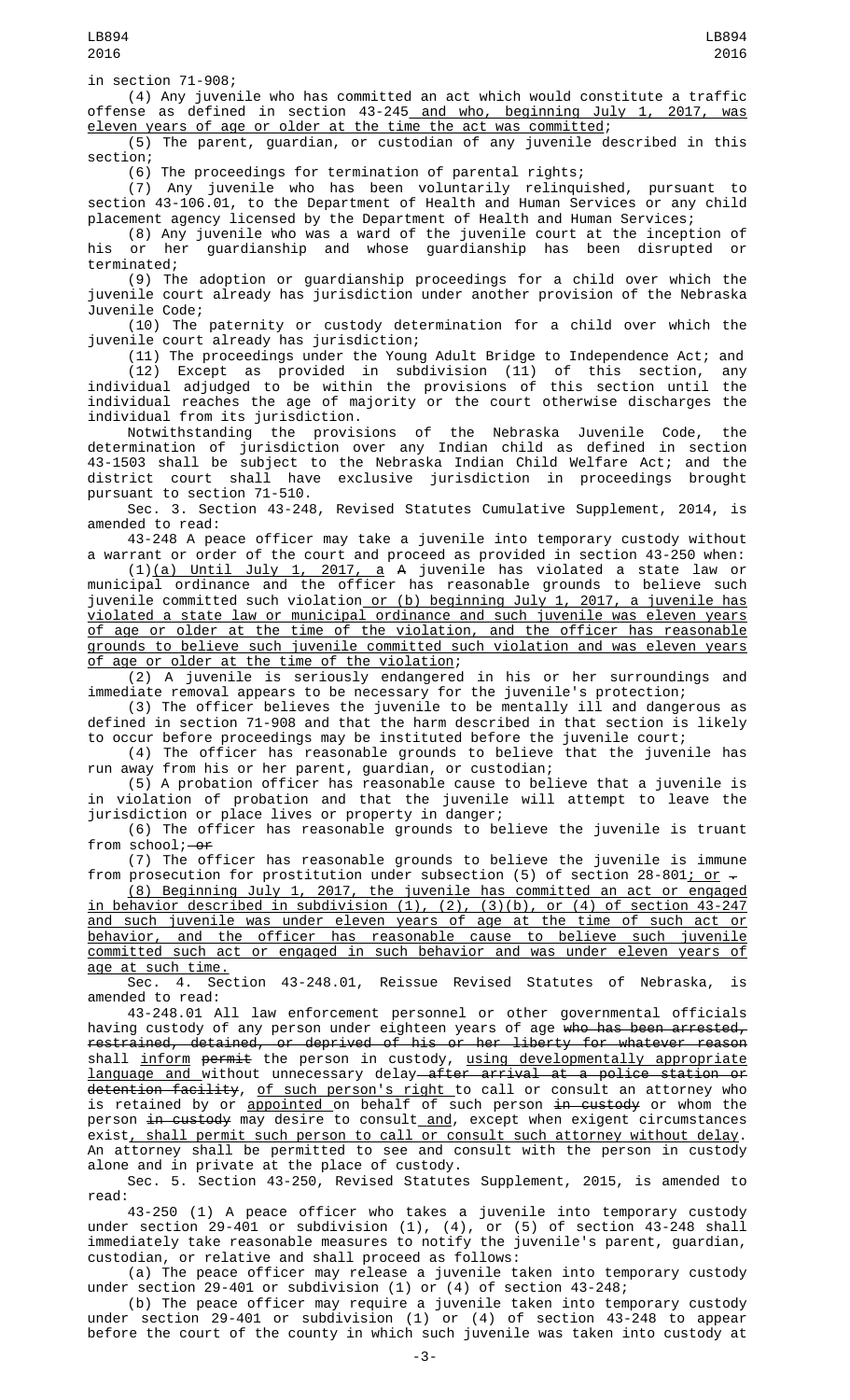a time and place specified in the written notice prepared in triplicate by the peace officer or at the call of the court. The notice shall also contain a concise statement of the reasons such juvenile was taken into custody. The peace officer shall deliver one copy of the notice to such juvenile and require such juvenile or his or her parent, guardian, other custodian, or relative, or both, to sign a written promise that such signer will appear at the time and place designated in the notice. Upon the execution of the promise to appear, the peace officer shall immediately release such juvenile. The peace officer shall, as soon as practicable, file one copy of the notice with the county attorney or city attorney and, when required by the court, also file a copy of the notice with the court or the officer appointed by the court for such purpose; or

(c) The peace officer may retain temporary custody of a juvenile taken into temporary custody under section 29-401 or subdivision (1), (4), or (5) of section 43-248 and deliver the juvenile, if necessary, to the probation officer and communicate all relevant available information regarding such juvenile to the probation officer. The probation officer shall determine the need for detention of the juvenile as provided in section 43-260.01. Upon determining that the juvenile should be placed in detention or an alternative to detention <del>a secure or nonsecure placement</del> and securing placement in such <del>secure or</del> nonsecure setting by the probation officer, the peace officer shall implement the probation officer's decision to release or to detain and place the juvenile. When secure detention of a juvenile is necessary, such detention shall occur within a juvenile detention facility except:

(i) When a juvenile described in subdivision (1) or (2) of section 43-247, except for a status offender, is taken into temporary custody within a metropolitan statistical area and where no juvenile detention facility is reasonably available, the juvenile may be delivered, for temporary custody not to exceed six hours, to a secure area of a jail or other facility intended or used for the detention of adults solely for the purposes of identifying the juvenile and ascertaining his or her health and well-being and for safekeeping while awaiting transport to an appropriate juvenile placement or release to a responsible party;

(ii) When a juvenile described in subdivision (1) or (2) of section 43-247, except for a status offender, is taken into temporary custody outside of a metropolitan statistical area and where no juvenile detention facility is reasonably available, the juvenile may be delivered, for temporary custody not to exceed twenty-four hours excluding nonjudicial days and while awaiting an initial court appearance, to a secure area of a jail or other facility intended or used for the detention of adults solely for the purposes of identifying the juvenile and ascertaining his or her health and well-being and for safekeeping while awaiting transport to an appropriate juvenile placement or release to a responsible party;

(iii) Whenever a juvenile is held in a secure area of any jail or other facility intended or used for the detention of adults, there shall be no verbal, visual, or physical contact between the juvenile and any incarcerated adult and there shall be adequate staff to supervise and monitor the juvenile's activities at all times. This subdivision shall not apply to a juvenile charged with a felony as an adult in county or district court if he or she is sixteen years of age or older;

(iv) If a juvenile is under sixteen years of age or is a juvenile as described in subdivision (3) of section 43-247, he or she shall not be placed within a secure area of a jail or other facility intended or used for the detention of adults;

(v) If, within the time limits specified in subdivision  $(1)(c)(i)$  or  $(1)$ (c)(ii) of this section, a felony charge is filed against the juvenile as an adult in county or district court, he or she may be securely held in a jail or other facility intended or used for the detention of adults beyond the specified time limits;

(vi) A status offender or nonoffender taken into temporary custody shall not be held in a secure area of a jail or other facility intended or used for the detention of adults. Until January 1, 2013, a status offender accused of violating a valid court order may be securely detained in a juvenile detention facility longer than twenty-four hours if he or she is afforded a detention hearing before a court within twenty-four hours, excluding nonjudicial days, and if, prior to a dispositional commitment to secure placement, a public agency, other than a court or law enforcement agency, is afforded an opportunity to review the juvenile's behavior and possible alternatives to secure placement and has submitted a written report to the court; and

(vii) A juvenile described in subdivision (1) or (2) of section 43-247, except for a status offender, may be held in a secure area of a jail or other facility intended or used for the detention of adults for up to six hours before and six hours after any court appearance.

(2) When a juvenile is taken into temporary custody pursuant to subdivision (2),  $\overline{\text{or}}$  (7),  $\overline{\text{or}}$  (8) of section 43-248, the peace officer shall deliver the custody of such juvenile to the Department of Health and Human Services which shall make a temporary placement of the juvenile in the least restrictive environment consistent with the best interests of the juvenile as determined by the department. The department shall supervise such placement and, if necessary, consent to any necessary emergency medical, psychological, or psychiatric treatment for such juvenile. The department shall have no other authority with regard to such temporary custody until or unless there is an order by the court placing the juvenile in the custody of the department. If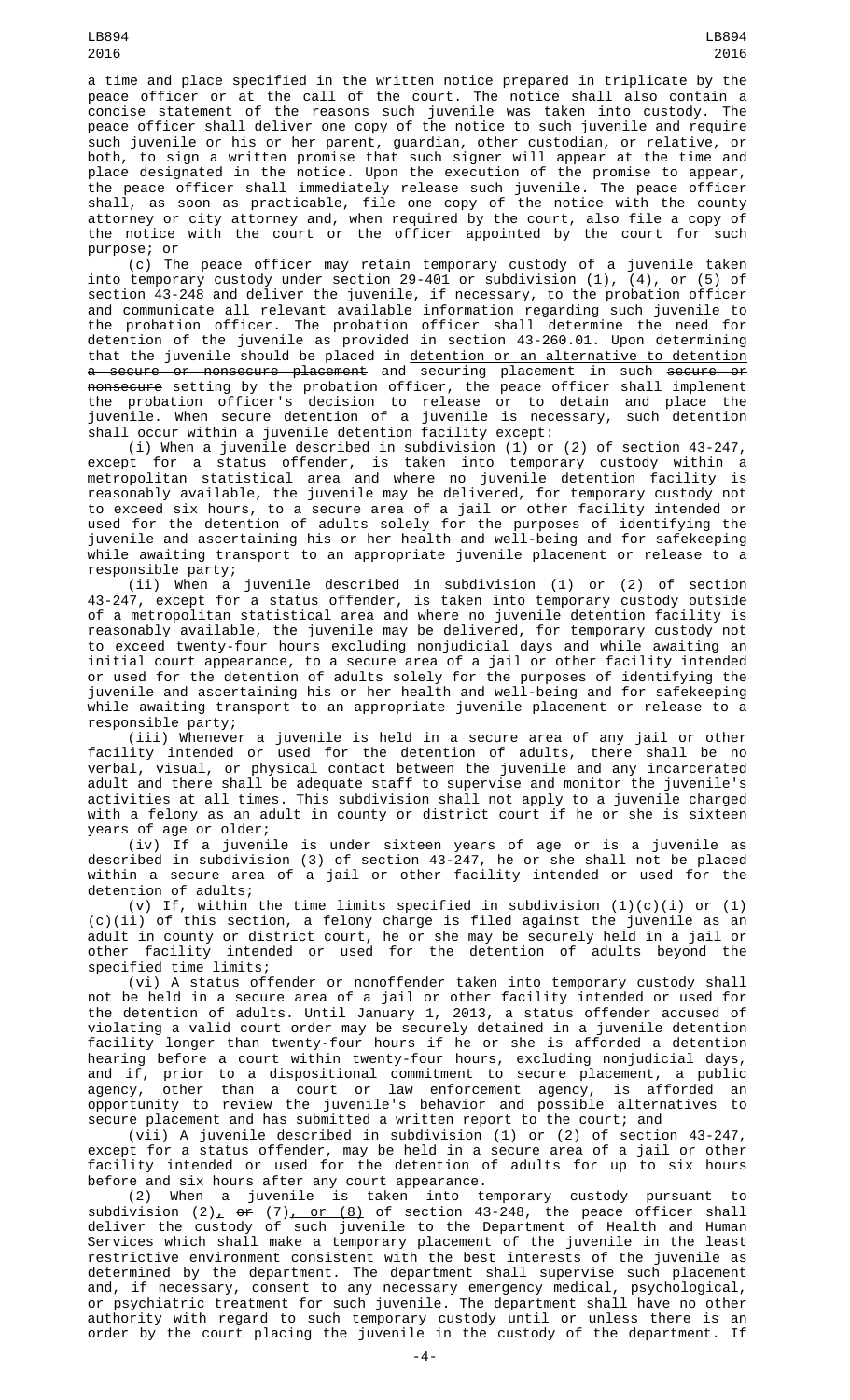the peace officer delivers temporary custody of the juvenile pursuant to this subsection, the peace officer shall make a full written report to the county attorney within twenty-four hours of taking such juvenile into temporary custody. If a court order of temporary custody is not issued within forty-eight hours of taking the juvenile into custody, the temporary custody by the department shall terminate and the juvenile shall be returned to the custody of his or her parent, guardian, custodian, or relative.

(3) If the peace officer takes the juvenile into temporary custody pursuant to subdivision (3) of section 43-248, the peace officer may place the juvenile at a mental health facility for evaluation and emergency treatment or may deliver the juvenile to the Department of Health and Human Services as provided in subsection (2) of this section. At the time of the admission or turning the juvenile over to the department, the peace officer responsible for taking the juvenile into custody pursuant to subdivision (3) of section 43-248 shall execute a written certificate as prescribed by the Department of Health and Human Services which will indicate that the peace officer believes the juvenile to be mentally ill and dangerous, a summary of the subject's behavior supporting such allegations, and that the harm described in section 71-908 is likely to occur before proceedings before a juvenile court may be invoked to obtain custody of the juvenile. A copy of the certificate shall be forwarded to the county attorney. The peace officer shall notify the juvenile's parents, guardian, custodian, or relative of the juvenile's placement.

(4) When a juvenile is taken into temporary custody pursuant to subdivision (6) of section 43-248, the peace officer shall deliver the juvenile to the enrolled school of such juvenile.

(5) A juvenile taken into custody pursuant to a legal warrant of arrest shall be delivered to a probation officer who shall determine the need for detention of the juvenile as provided in section 43-260.01. If detention is not required, the juvenile may be released without bond if such release is in the best interests of the juvenile, the safety of the community is not at risk, and the court that issued the warrant is notified that the juvenile had been taken into custody and was released.

(6) In determining the appropriate temporary placement <u>or alternative to</u> <u>detention </u>of a juvenile under this section, the peace officer shall select the placement <u>or alternative </u>which is least restrictive of the juvenile's freedom so long as such placement <u>or alternative </u>is compatible with the best interests of the juvenile and the safety of the community. Any alternative to detention shall cause the least restriction of the juvenile's freedom of movement consistent with the best interest of the juvenile and the safety of the community.

Sec. 6. Section 43-251.01, Revised Statutes Supplement, 2015, is amended to read:

43-251.01 All placements and commitments of juveniles for evaluations or as temporary or final dispositions are subject to the following:

(1) No juvenile shall be confined in an adult correctional facility as a disposition of the court;

(2) A juvenile who is found to be a juvenile as described in subdivision (3) of section 43-247 shall not be placed in an adult correctional facility, the secure youth confinement facility operated by the Department of Correctional Services, or a youth rehabilitation and treatment center or committed to the Office of Juvenile Services;

(3) A juvenile who is found to be a juvenile as described in subdivision (1), (2), or (4) of section 43-247 shall not be assigned or transferred to an adult correctional facility or the secure youth confinement facility operated by the Department of Correctional Services;

(4) A juvenile under the age of fourteen years shall not be placed with or committed to a youth rehabilitation and treatment center;

(5) A juvenile shall not be detained in secure detention or placed at a youth rehabilitation and treatment center unless detention or placement of such juvenile is a matter of immediate and urgent necessity for the protection of such juvenile or the person or property of another or if it appears that such juvenile is likely to flee the jurisdiction of the court;

(6) A juvenile alleged to be a juvenile as described in subdivision  $(3)$  $(3)(b)$  of section 43-247 shall not be placed in a juvenile detention facility, including a wing labeled as staff secure at such facility, unless the designated staff secure portion of the facility fully complies with subdivision  $(5, 3)$  of section 83-4,125 and the ingress and egress to the facility are restricted solely through staff supervision; and

(7) A juvenile alleged to be a juvenile as described in subdivision  $(1)_r$ (2), (3)(b), or (4) of section 43-247 shall not be placed out of his or her home as a dispositional order of the court unless:

(a) All available community-based resources have been exhausted to assist the juvenile and his or her family; and

(b) Maintaining the juvenile in the home presents a significant risk of harm to the juvenile or community.

Sec. 7. Section 43-253, Revised Statutes Cumulative Supplement, 2014, is amended to read:

43-253 (1) Upon delivery to the probation officer of a juvenile who has been taken into temporary custody under section 29-401, 43-248, or 43-250, the probation officer shall immediately investigate the situation of the juvenile and the nature and circumstances of the events surrounding his or her being taken into custody. Such investigation may be by informal means when appropriate.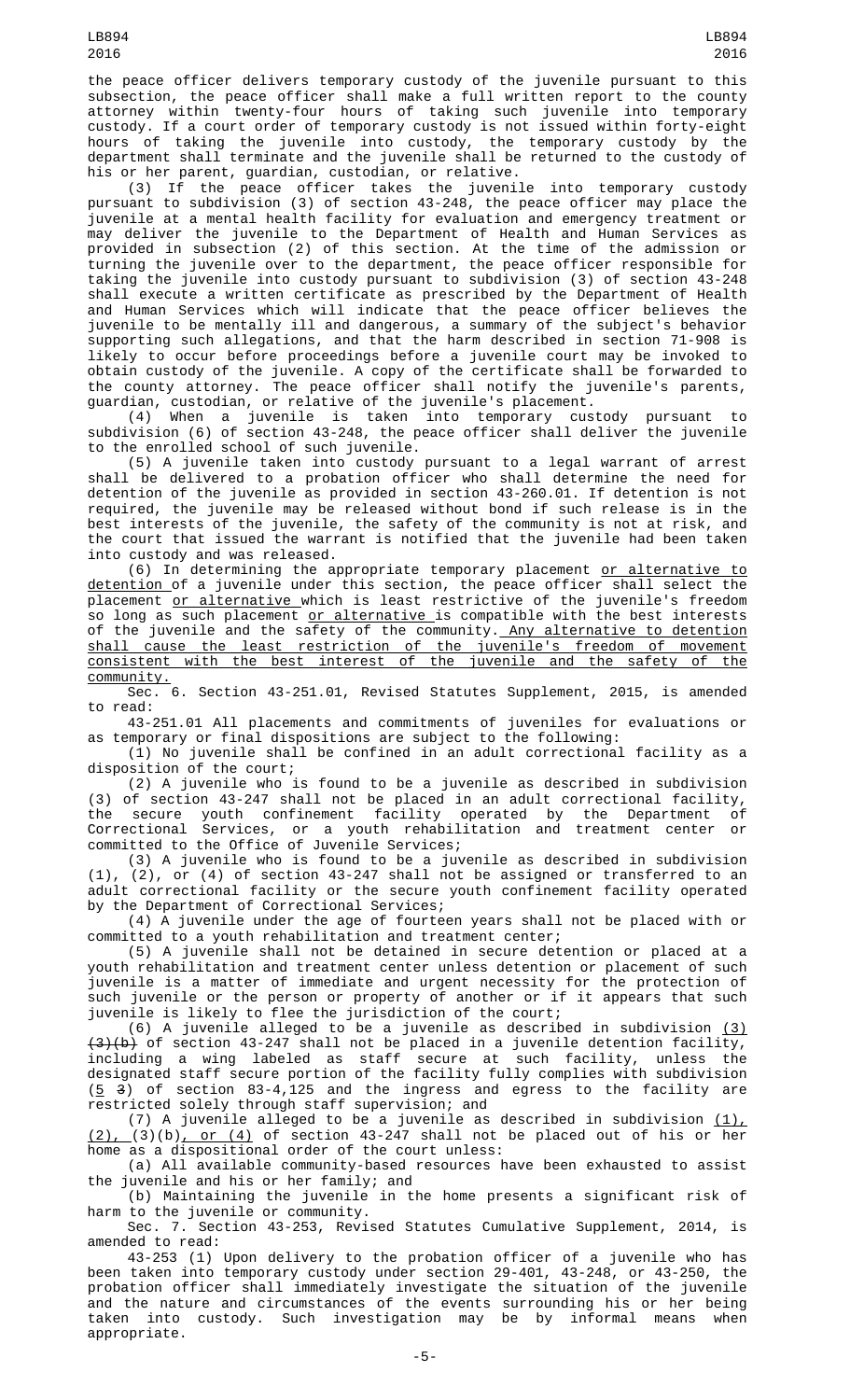(2) The probation officer's decision to release the juvenile from custody or place the juvenile in <del>secure or nonsecure</del> detention <u>or an alternative to</u> <u>detention s</u>hall be based upon the results of the standardized juvenile detention screening instrument described in section 43-260.01.

(3) No juvenile who has been taken into temporary custody under subdivision (1)(c) of section 43-250 shall be detained in any <del>secure</del> detention facility or be subject to an alternative to detention infringing upon the juvenile's liberty interest for longer than twenty-four hours, excluding nonjudicial days, after having been taken into custody unless such juvenile has appeared personally before a court of competent jurisdiction for a hearing to determine if continued detention<u>, services, or supervision</u> is necessary. <u>The</u> juvenile shall be represented by counsel at the hearing. Whether such counsel shall be provided at the cost of the county shall be determined as provided in subsection (1) of section 43-272. If continued secure detention is ordered, such detention shall be in a juvenile detention facility, except that a juvenile charged with a felony as an adult in county or district court may be held in an adult jail as set forth in subdivision  $(1)(c)(v)$  of section 43-250. A juvenile placed in an alternative to detention, but not in detention, may waive this hearing through counsel.

(4) When the probation officer deems it to be in the best interests of the juvenile, the probation officer shall immediately release such juvenile to the custody of his or her parent. If the juvenile has both a custodial and a noncustodial parent and the probation officer deems that release of the juvenile to the custodial parent is not in the best interests of the juvenile, the probation officer shall, if it is deemed to be in the best interests of the juvenile, attempt to contact the noncustodial parent, if any, of the juvenile and to release the juvenile to such noncustodial parent. If such release is not possible or not deemed to be in the best interests of the juvenile, the probation officer may release the juvenile to the custody of a legal guardian, a responsible relative, or another responsible person.

(5) The court may admit such juvenile to bail by bond in such amount and on such conditions and security as the court, in its sole discretion, shall determine, or the court may proceed as provided in section 43-254. In no case shall the court or probation officer release such juvenile if it appears that further detention or placement of such juvenile is a matter of immediate and urgent necessity for the protection of such juvenile or the person or property of another or if it appears that such juvenile is likely to flee the jurisdiction of the court.

Sec. 8. Section 43-255, Revised Statutes Cumulative Supplement, 2014, is amended to read:

43-255 Whenever a juvenile is detained or placed <u>in an alternative to</u> detention infringing upon the child's liberty interest under section 43-250 or 43-253, the juvenile shall be released unconditionally within forty-eight hours after the detention or placement order or the setting of bond, excluding nonjudicial days, unless within such period of time (1) a motion has been filed alleging that such juvenile has violated an order of the juvenile court, (2) a juvenile court petition has been filed pursuant to section 43-274, or (3) a criminal complaint has been filed in a court of competent jurisdiction.

Sec. 9. Section 43-256, Revised Statutes Cumulative Supplement, 2014, is amended to read:

43-256 When the court enters an order continuing placement,  $\mathsf{or}$  detention, or an alternative to detention infringing upon the juvenile's liberty interest pursuant to section 43-253, upon request of the juvenile, or his or her parent, guardian, or attorney, the court shall hold a hearing within forty-eight hours, at which hearing the burden of proof shall be upon the state to show probable cause that such juvenile is within the jurisdiction of the court. Strict rules of evidence shall not apply at the probable cause hearing. The juvenile shall be released if probable cause is not shown. At the option of the court, it may hold the adjudication hearing provided in section 43-279 as soon as possible instead of the probable cause hearing if held within a reasonable period of time. This section and section 43-255 shall not apply to a juvenile (1) who has escaped from a commitment or (2) who has been taken into custody for his or her own protection as provided in subdivision (2) of section 43-248 in which case the juvenile shall be held on order of the court with jurisdiction for a reasonable period of time.

Sec. 10. Section 43-260, Reissue Revised Statutes of Nebraska, is amended to read:

43-260 The Office of Probation Administration shall prepare and distribute to probation officers a standardized juvenile detention screening instrument. The types of risk factors to be included as well as the format of this standardized juvenile detention screening instrument shall be determined by the office. The standardized juvenile detention screening instrument shall be used as an assessment tool statewide by probation officers under section 43-260.01 in order to determine if detention of the juvenile is necessary and, if so, whether <del>secure or nonsecure</del> detention <u>or an alternative to detention i</u>s indicated. Probation officers trained to administer the juvenile detention screening instrument shall act as juvenile intake probation officers. Only duly trained probation officers shall be authorized to administer the juvenile detention screening instrument.

Sec. 11. Section 43-260.01, Revised Statutes Cumulative Supplement, 2014, is amended to read:

43-260.01 The need for preadjudication placement, services, or supervision and the need for detention of a juvenile and whether detention secure or an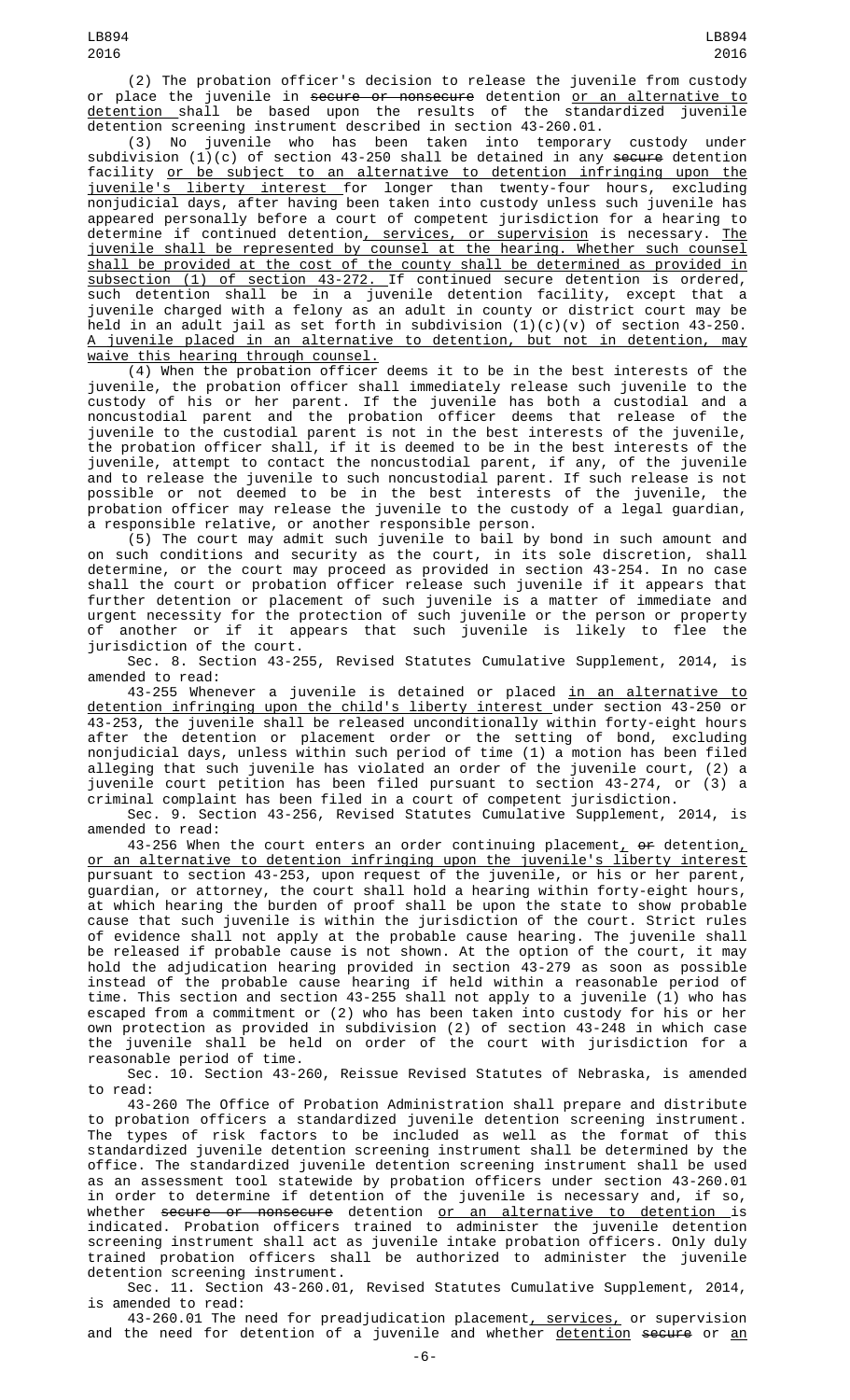alternative to detention nonsecure detention is indicated shall be subject to subdivision (5) of section 43-251.01 and may be determined as follows: (1) The standardized juvenile detention screening instrument shall be used

to evaluate the juvenile;

(2) If the results indicate that <del>secure</del> detention is not required, <u>the</u> juvenile shall be released without restriction or released to an alternative to detention nonsecure detention placement or supervision options shall be <del>pursued</del>; and

(3) If the results indicate that secure detention is required, detention at the secure level as indicated by the instrument shall be pursued.

Sec. 12. Section 43-272, Revised Statutes Supplement, 2015, is amended to read:

43-272 (1)(a) In counties having a population of less than one hundred fifty thousand inhabitants, when When any juvenile shall be brought without counsel before a juvenile court, the court shall advise such juvenile and his or her parent or guardian of their right to retain counsel and shall inquire of such juvenile and his or her parent or guardian as to whether they desire to retain counsel. The court shall inform such juvenile and his or her parent or guardian of such juvenile's right to counsel at county expense if none of them is able to afford counsel. If the juvenile or his or her parent or guardian desires to have counsel appointed for such juvenile, or the parent or guardian of such juvenile cannot be located, and the court ascertains that none of such persons are able to afford an attorney, the court shall forthwith appoint an attorney to represent such juvenile for all proceedings before the juvenile court, except that if an attorney is appointed to represent such juvenile and the court later determines that a parent of such juvenile is able to afford an attorney, the court shall order such parent or juvenile to pay for services of the attorney to be collected in the same manner as provided by section 43-290. If the parent willfully refuses to pay any such sum, the court may commit him or her for contempt, and execution may issue at the request of the appointed attorney or the county attorney or by the court without a request.

(b) In counties having a population of one hundred fifty thousand or more inhabitants, when any juvenile court petition is filed alleging jurisdiction of a juvenile pursuant to subdivision (1), (2), (3)(b), or (4) of section 43-247, counsel shall be appointed for such juvenile. The court shall inform such juvenile and his or her parent or guardian of such juvenile's right to counsel at county expense if none of them is able to afford counsel. If the juvenile or his or her parent or guardian desires to have counsel appointed for such juvenile, or the parent or guardian of such juvenile cannot be located, and the court ascertains that none of such persons are able to afford an attorney, the court shall forthwith appoint an attorney to represent such juvenile for all proceedings before the juvenile court, except that if an attorney is appointed to represent such juvenile and the court later determines that a parent of such juvenile is able to afford an attorney, the court shall order such parent or juvenile to pay for services of the attorney to be collected in the same manner as provided by section 43-290. If the parent willfully refuses to pay any such sum, the court may commit him or her for contempt, and execution may issue at the request of the appointed attorney or the county attorney or by the court without a request.

(2) The court, on its own motion or upon application of a party to the proceedings, shall appoint a guardian ad litem for the juvenile: (a) If the proceedings, shall appoint a guardian ad litem for the juvenile: (a) If the juvenile has no parent or guardian of his or her person or if the parent or guardian of the juvenile cannot be located or cannot be brought before the court; (b) if the parent or guardian of the juvenile is excused from participation in all or any part of the proceedings; (c) if the parent is a juvenile or an incompetent; (d) if the parent is indifferent to the interests of the juvenile; or (e) in any proceeding pursuant to the provisions of subdivision (3)(a) of section 43-247.

A guardian ad litem shall have the duty to protect the interests of the juvenile for whom he or she has been appointed guardian, and shall be deemed a parent of the juvenile as to those proceedings with respect to which his or her guardianship extends.

(3) The court shall appoint an attorney as guardian ad litem. A guardian ad litem shall act as his or her own counsel and as counsel for the juvenile, unless there are special reasons in a particular case why the guardian ad litem or the juvenile or both should have separate counsel. In such cases the guardian ad litem shall have the right to counsel, except that the guardian ad litem shall be entitled to appointed counsel without regard to his or her financial ability to retain counsel. Whether such appointed counsel shall be provided at the cost of the county shall be determined as provided in subsection (1) of this section.

(4) By July 1, 2015, the Supreme Court shall provide by court rule standards for guardians ad litem for juveniles in juvenile court proceedings.

(5) By July 1, 2017, the Supreme Court shall provide guidelines setting forth standards for all attorneys who practice in juvenile court.

Sec. 13. Section 43-272.01, Revised Statutes Supplement, 2015, is amended to read:

43-272.01 (1) A guardian ad litem as provided for in subsections (2) and (3) of section 43-272 shall be appointed when a child is removed from his or her surroundings pursuant to subdivision (2) or (3) of section 43-248, subsection (2) of section 43-250, or section 43-251. <u>If a county has a guardian</u> ad litem division created under section 14 of this act, the court shall appoint the guardian ad litem division unless a conflict of interest exists or the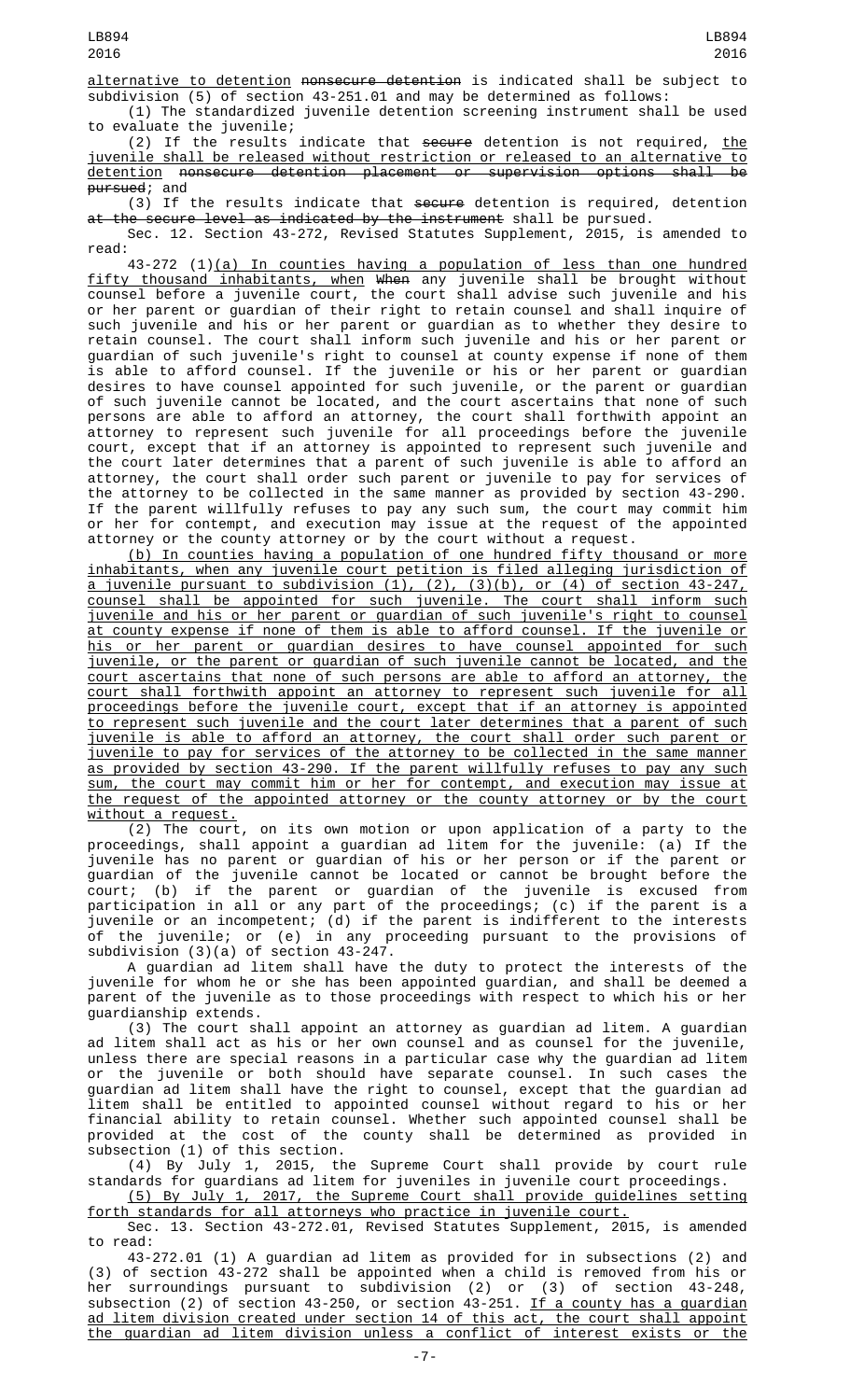(2) In the course of discharging duties as guardian ad litem, the person so appointed shall consider, but not be limited to, the criteria provided in this subsection. The guardian ad litem:

(a) Is appointed to stand in lieu of a parent for a protected juvenile who is the subject of a juvenile court petition, shall be present at all hearings before the court in such matter unless expressly excused by the court, and may enter into such stipulations and agreements concerning adjudication and disposition deemed by him or her to be in the juvenile's best interests;

(b) Is not appointed to defend the parents or other custodian of the protected juvenile but shall defend the legal and social interests of such juvenile. Social interests shall be defined generally as the usual and reasonable expectations of society for the appropriate parental custody and protection and quality of life for juveniles without regard to the socioeconomic status of the parents or other custodians of the juvenile;

(c) May at any time after the filing of the petition move the court of jurisdiction to provide medical or psychological treatment or evaluation as set out in section 43-258. The guardian ad litem shall have access to all reports resulting from any examination ordered under section 43-258, and such reports shall be used for evaluating the status of the protected juvenile;

(d) Shall make every reasonable effort to become familiar with the needs of the protected juvenile which (i) shall include consultation with the juvenile in his or her respective placement within two weeks after the appointment and once every six months thereafter, unless the court approves other methods of consultation as provided in subsection (6) of this section, and inquiry of the most current caseworker, foster parent, or other custodian and (ii) may include inquiry of others directly involved with the juvenile or who may have information or knowledge about the circumstances which brought the juvenile court action or related cases and the development of the juvenile, including biological parents, physicians, psychologists, teachers, and clergy members;

(e) May present evidence and witnesses and cross-examine witnesses at all evidentiary hearings. In any proceeding under this section relating to a child of school age, certified copies of school records relating to attendance and academic progress of such child are admissible in evidence;

(f) Shall be responsible for making written reports and recommendations to the court at every dispositional, review, or permanency planning hearing regarding the temporary and permanent placement of the protected juvenile, the type and number of contacts with the juvenile, the type and number of contacts with other individuals described in subdivision (d) of this subsection, and any further relevant information on a form prepared by the Supreme Court. As an alternative to the written reports and recommendations, the court may provide the guardian ad litem with a checklist that shall be completed and presented to the court at every dispositional or review hearing. A copy of the written reports and recommendations to the court or a copy of the checklist presented to the court shall also be submitted to the Foster Care Review Office for any juvenile in foster care placement as defined in section 43-1301;

(g) Shall consider such other information as is warranted by the nature and circumstances of a particular case; and

(h) May file a petition in the juvenile court on behalf of the juvenile, including a supplemental petition as provided in section 43-291.

(3) Nothing in this section shall operate to limit the discretion of the juvenile court in protecting the best interests of a juvenile who is the subject of a juvenile court petition.

(4) For purposes of subdivision (2)(d) of this section, the court may order the expense of such consultation, if any, to be paid by the county in which the juvenile court action is brought or the court may, after notice and hearing, assess the cost of such consultation, if any, in whole or in part to the parents of the juvenile. The ability of the parents to pay and the amount of the payment shall be determined by the court by appropriate examination.

(5) The guardian ad litem may be compensated on a per-case appointment system or pursuant to a system of multi-case contracts<u> or may be employed by a</u> guardian ad litem division created pursuant to section 14 of this act. If a county creates a guardian ad litem division, guardian ad litem appointments shall be made first from the guardian ad litem division unless a conflict exists or the court determines that an appointment outside of the guardian ad litem division would be more appropriate to serve the child's best interests. Regardless of the method of compensation, billing hours and expenses for courtappointed guardian ad litem services shall be submitted to the court for approval and shall be recorded on a written, itemized billing statement signed by the attorney responsible for the case. Billing hours and expenses for guardian ad litem services rendered under a contract for such services shall be submitted to the entity with whom the guardian ad litem contracts in the form and manner prescribed by such entity for approval. Case time for guardian ad litem services shall be scrupulously accounted for by the attorney responsible for the case. Additionally, in the case of a multi-lawyer firm or organization retained for guardian ad litem services, the name of the attorney or attorneys assigned to each guardian ad litem case shall be recorded.

(6) The guardian ad litem shall meet in person with the juvenile for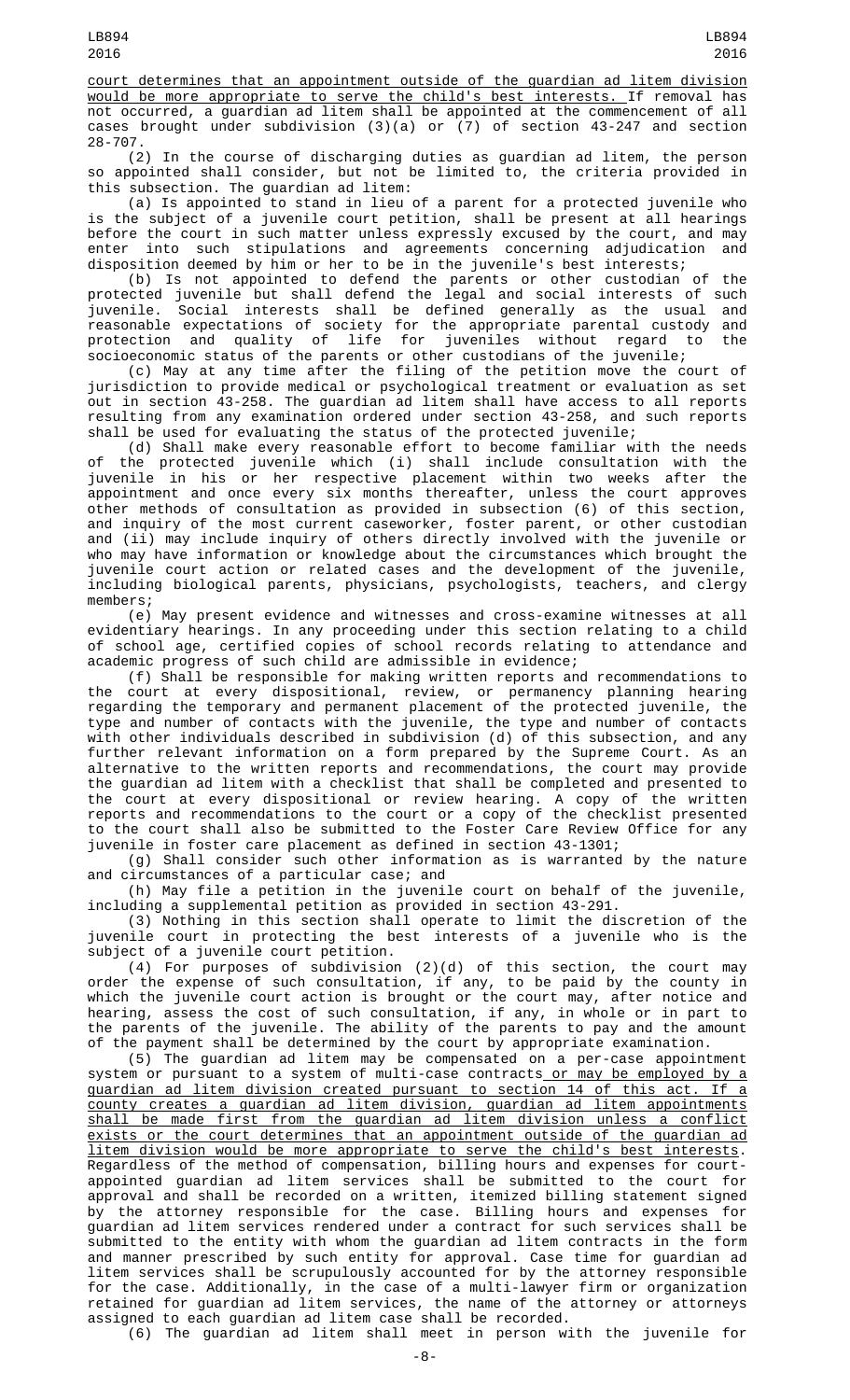LB894 2016

purposes of the consultation required by subdivision (2)(d) of this section unless prohibited or made impracticable by exceptional circumstances, including, but not limited to, situations in which an unreasonable geographical distance is involved between the location of the guardian ad litem and the juvenile. When such exceptional circumstances exist, the guardian ad litem shall attempt such consultation by other reasonable means, including, but not limited to, by telephone or suitable electronic means, if the juvenile is of sufficient age and capacity to participate in such means of communication and there are no other barriers preventing such means of communication. If consultation by telephone or suitable electronic means is not feasible, the guardian ad litem shall seek direction from the court as to any other acceptable method by which to accomplish consultation required by subdivision (2)(d) of this section.

Sec. 14. (1) A county board may create a county guardian ad litem division to carry out section 43-272.01.

(2) The county board shall appoint a division director for the guardian ad litem division. The division director shall be an attorney admitted to practice law in Nebraska with at least five years of Nebraska juvenile court experience as a guardian ad litem for children, including both trial and appellate practice experience, prior to appointment. The division director may appoint assistant guardians ad litem and other employees as are reasonably necessary to permit him or her to effectively and competently fulfill the responsibilities of the division, subject to the approval and consent of the county board. All assistant guardians ad litem shall be attorneys admitted to practice law in Nebraska and shall comply with all requirements of the Supreme Court relating to guardians ad litem.

(3) All assistant guardians ad litem employed by the division shall devote their full time to the work of the division and shall not engage in the private practice of law so long as each assistant guardian ad litem receives the same<br>annual salary as each deputy county attorney of comparable ability and annual salary as each deputy county attorney of experience receives in such counties.

(4) The director and any assistant guardian ad litem employed by the division shall not solicit or accept any fee for representing a child in a case in which the director or the assistant guardian ad litem is already acting as the child's court-appointed guardian ad litem.

Sec. 15. Section 43-273, Reissue Revised Statutes of Nebraska, is amended to read:

43-273 Counsel and guardians ad litem appointed <u>outside of the guardian ad</u> litem division as provided in section 43-272 shall apply to the court before which the proceedings were had for fees for services performed. The court upon hearing the application shall fix reasonable fees. The county board of the county wherein the proceedings were had shall allow the account, bill, or claim presented by any attorney or guardian ad litem for services performed under section 43-272 in the amount determined by the court. No such account, bill, or claim shall be allowed by the county board until the amount thereof shall have been determined by the court.

Sec. 16. (1) In any court proceeding, any waiver of the right to counsel by a juvenile shall be made in open court, shall be recorded, and shall be confirmed in a writing signed by the juvenile.

(2) A court shall not accept a juvenile's waiver of the right to counsel unless the waiver satisfies subsection (1) of this section and is an affirmative waiver that is made intelligently, voluntarily, and understandingly. In determining whether such waiver was made intelligently, voluntarily, and understandingly, the court shall consider, among other things: (a) The age, intelligence, and education of the juvenile, (b) the juvenile's emotional stability, and (c) the complexity of the proceedings.

(3) The court shall ensure that a juvenile represented by an attorney consults with his or her attorney before any waiver of counsel.

(4) No parent, guardian, custodian, or other person may waive the juvenile's right to counsel.

(5) A juvenile's right to be represented by counsel may not be waived in the following circumstances:

(a) If the juvenile is under the age of fourteen;

(b) For a detention hearing;

(c) For any dispositional hearing where out-of-home placement is sought; or

(d) If there is a motion to transfer the juvenile from juvenile court to county court or district court.

Sec. 17. Section 43-279, Reissue Revised Statutes of Nebraska, is amended to read:

43-279 (1) The adjudication portion of hearings shall be conducted before the court without a jury, applying the customary rules of evidence in use in trials without a jury. When the petition alleges the juvenile to be within the provisions of subdivision (1), (2), (3)(b), or (4) of section 43-247 and the juvenile or his or her parent, guardian, or custodian appears with or without counsel, the court shall inform the parties:

(a) Of the nature of the proceedings and the possible consequences or dispositions pursuant to sections 43-284 to 43-286, 43-289, and 43-290 that may apply to the juvenile's case following an adjudication of jurisdiction;

(b) Of such juvenile's right to counsel as provided in sections 43-272 and 43-273;

(c) Of the privilege against self-incrimination by advising the juvenile, parent, guardian, or custodian that the juvenile may remain silent concerning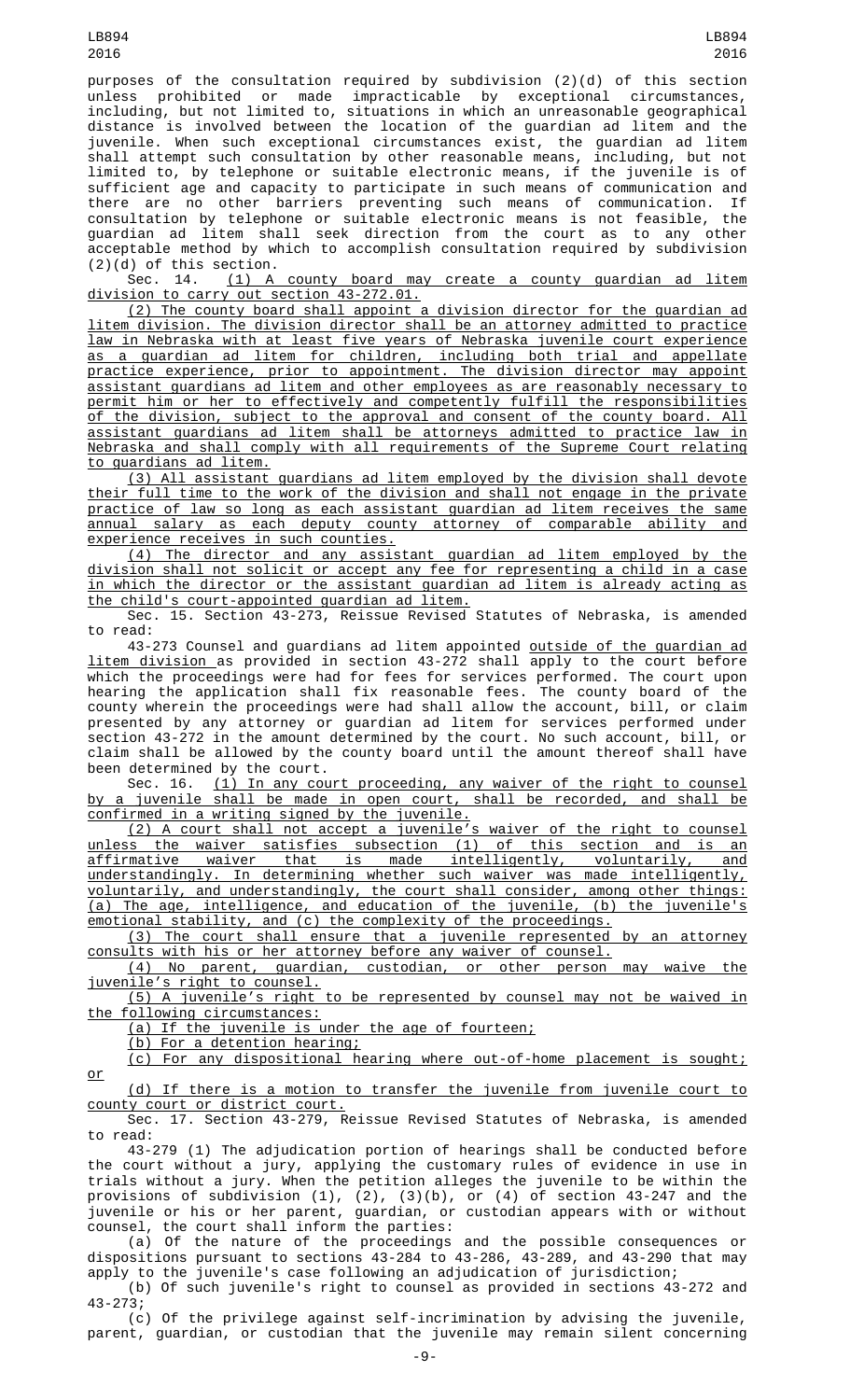the charges against the juvenile and that anything said may be used against the juvenile;

(d) Of the right to confront anyone who testifies against the juvenile and to cross-examine any persons who appear against the juvenile;

(e) Of the right of the juvenile to testify and to compel other witnesses to attend and testify in his or her own behalf;

(f) Of the right of the juvenile to a speedy adjudication hearing; and

(g) Of the right to appeal and have a transcript for such purpose.

After giving such warnings and admonitions, the court may accept an incourt admission by the juvenile of all or any part of the allegations in the petition if the court has determined from examination of the juvenile and those present that such admission is intelligently, voluntarily, and understandingly made and with an affirmative waiver of rights and that a factual basis for such admission exists. <u>The waiver of the right to counsel shall satisfy section 16</u> <u>of this act. </u>The court may base its adjudication provided in subsection (2) of this section on such admission.

(2) If the juvenile denies the petition or stands mute the court shall first allow a reasonable time for preparation if needed and then consider only the question of whether the juvenile is a person described by section 43-247. After hearing the evidence on such question, the court shall make a finding and adjudication, to be entered on the records of the court, whether or not the juvenile is a person described by subdivision (1), (2), (3)(b), or (4) of section 43-247 based upon proof beyond a reasonable doubt. If an Indian child is involved, the standard of proof shall be in compliance with the Nebraska Indian Child Welfare Act, if applicable.

(3) If the court shall find that the juvenile named in the petition is not within the provisions of section 43-247, it shall dismiss the case. If the court finds that the juvenile named in the petition is such a juvenile, it shall make and enter its findings and adjudication accordingly, designating which subdivision or subdivisions of section 43-247 such juvenile is within; the court shall allow a reasonable time for preparation if needed and then proceed to an inquiry into the proper disposition to be made of such juvenile.

Sec. 18. Section 43-3503, Revised Statutes Cumulative Supplement, 2014, is amended to read:

43-3503 (1) It is the intent of the Legislature to encourage counties to develop a continuum of <u>alternatives to detention</u> <del>nonsecure detention services</del> for the purpose of enhancing, developing, and expanding the availability of such services to juveniles requiring alternatives to detention nonsecure detention.

(2) A county may enhance, develop, or expand alternatives to detention nonsecure detention services as needed with private or public providers. Grants from the Commission Grant Program and aid from the Community-based Juvenile Services Aid Program under the Juvenile Services Act and the federal Juvenile Justice and Delinquency Prevention Act of 1974 may be used to fund alternatives <u>to detention</u> <del>nonsecure detention services</del>. Each county shall routinely review services provided by contract providers and modify services as needed.

Sec. 19. Section 43-3504, Reissue Revised Statutes of Nebraska, is amended to read:

43-3504 (1) Each county shall develop a county juvenile services plan by January 1, 2003. Two or more counties may establish a multicounty juvenile services plan. Such plan should include input from individuals comprising a local juvenile justice advisory committee as provided for in subdivision (1) of section 43-3505 or a similar committee or group of individuals. The plan shall be submitted to the Nebraska Commission on Law Enforcement and Criminal Justice and shall include:

(a) Identification of the risk factors for delinquency that exist in the county or counties and service needs;

(b) Identification of juvenile services available within the county or counties, including, but not limited to, programs for assessment and evaluation, the prevention of delinquent behavior, diversion, detention, shelter care, intensive juvenile probation services, restitution, family support services, and community centers for the care and treatment of juveniles in need of services;

(c) Identification of juvenile services within close proximity of the county or counties that may be utilized if community-based programs are not available within the county or counties;

(d) Identification of the programs, services, facilities, and providers facilities the county primarily uses for juvenile secure detention and for <del>nonsecure</del> detention<u> or alternatives to detention</u>, including the costs associated with the use of such programs, services, facilities, and providers facilities; and

(e) A coordination plan and an enhancement, development, and expansion plan of community services within the county, counties, or region to help prevent delinquency by providing intervention services when behavior that leads to delinquency is first exhibited. Examples of intervention services include, but are not limited to, alternative schools, school truancy programs, volunteer programs, family preservation and counseling, drug and alcohol counseling, diversion programs, and Parents Anonymous.

(2) Following or in conjunction with the development of a county juvenile services plan, each county may develop regional service plans and establish regional juvenile services boards when appropriate. The regional service plan shall be submitted to the Nebraska Commission on Law Enforcement and Criminal Justice.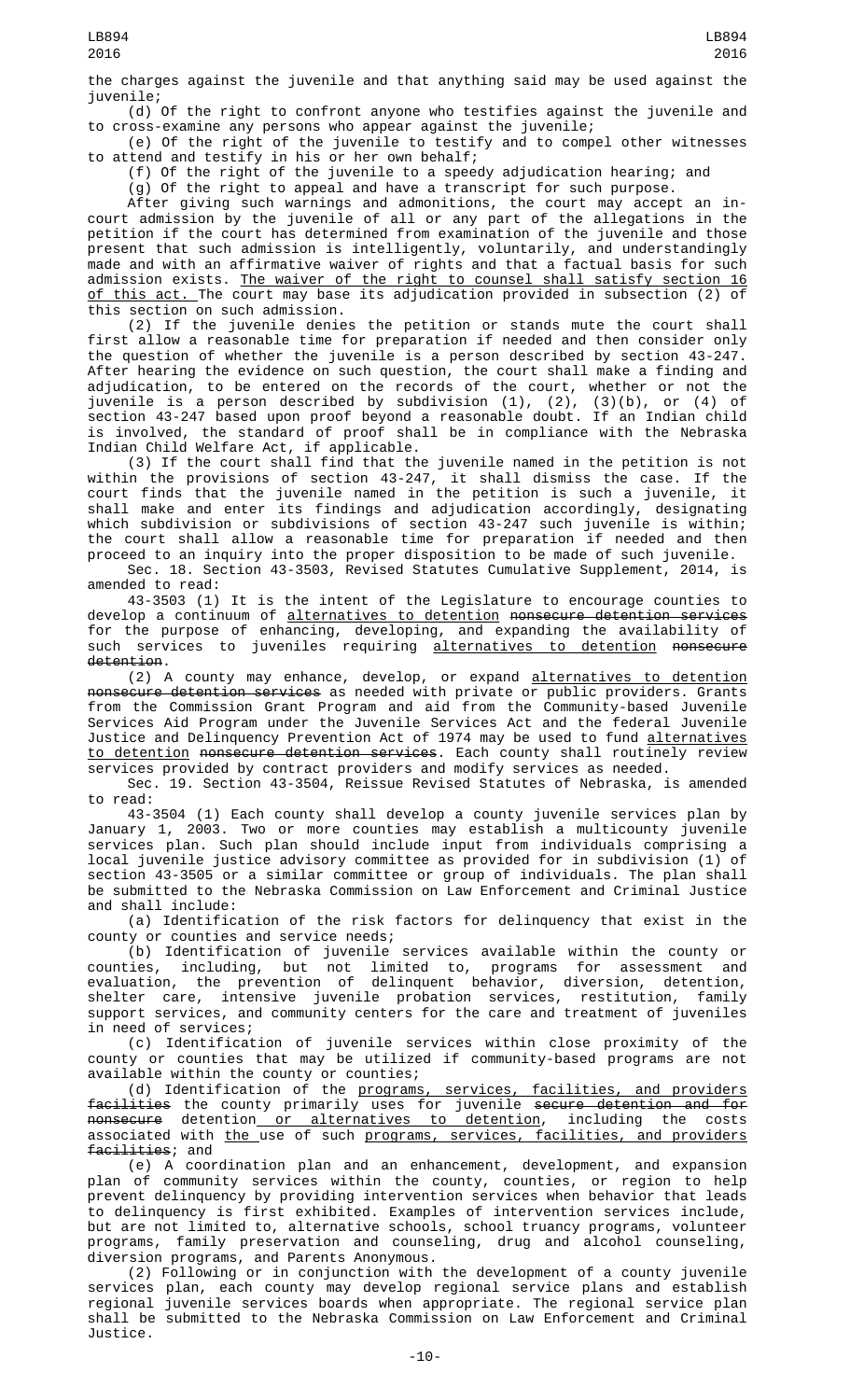(3) Plans developed under this section shall be updated no less than every five years after the date the plan is submitted to the commission.

Sec. 20. Section 83-4,125, Reissue Revised Statutes of Nebraska, is amended to read:

83-4,125 For purposes of sections 83-4,124 to 83-4,134 and section 24 of this act:

(1) Criminal detention facility means any institution operated by a political subdivision or a combination of political subdivisions for the careful keeping or rehabilitative needs of adult or juvenile criminal offenders or those persons being detained while awaiting disposition of charges against them. Criminal detention facility does not include any institution operated by the Department of Correctional Services. Criminal detention facilities shall be classified as follows:

(a) Type I Facilities means criminal detention facilities used for the detention of persons for not more than twenty-four hours, excluding nonjudicial days;

(b) Type II Facilities means criminal detention facilities used for the detention of persons for not more than ninety-six hours, excluding nonjudicial days; and

(c) Type III Facilities means criminal detention facilities used for the detention of persons beyond ninety-six hours;

(2) Juvenile detention facility means an institution operated by a political subdivision or political subdivisions for the secure detention and treatment of persons younger than eighteen years of age, including persons under the jurisdiction of a juvenile court, who are serving a sentence pursuant to a conviction in a county or district court or who are detained while waiting disposition of charges against them. Juvenile detention facility does not include any institution operated by the department;—<del>and</del>

(3) Juvenile facility means a residential child-caring agency as defined in section 71-1926, a juvenile detention facility or staff secure juvenile facility as defined in section 83-4,125, a facility operated by the Department of Correctional Services that houses youth under the age of majority, or a youth rehabilitation and treatment center;

(4) Room confinement means the involuntary restriction of a juvenile to a cell, room, or other area, alone, including a juvenile's own room, except during normal sleeping hours; and

 $(5 3)$  Staff secure juvenile facility means a juvenile residential facility operated by a political subdivision (a) which does not include construction designed to physically restrict the movements and activities of juveniles who are in custody in the facility, (b) in which physical restriction of movement or activity of juveniles is provided solely through staff, (c) which may establish reasonable rules restricting ingress to and egress from the facility, and (d) in which the movements and activities of individual juvenile residents may, for treatment purposes, be restricted or subject to control through the use of intensive staff supervision. Staff secure juvenile facility does not include any institution operated by the department.<br>Sec. 21. Section 83-4,126, Reissue Revised

Reissue Revised Statutes of Nebraska, is amended to read:

83-4,126 (1) Except as provided in subsection (2) of this section, the Jail Standards Board shall have the authority and responsibility:

(a) To develop minimum standards for the construction, maintenance, and operation of criminal detention facilities;

(b) To perform other duties as may be necessary to carry out the policy of the state regarding criminal detention facilities, juvenile detention facilities, and staff secure juvenile facilities as stated in sections 83-4,124 to 83-4,134 and section 24 of this act; and

(c) Consistent with the purposes and objectives of the Juvenile Services Act, to develop standards for juvenile detention facilities and staff secure juvenile facilities, including, but not limited to, standards for physical facilities, care, programs, and disciplinary procedures, and to develop guidelines pertaining to the operation of such facilities.

(2) The Jail Standards Board shall not have authority over or responsibility for correctional facilities that are accredited by a nationally recognized correctional association. A correctional facility that is accredited by a nationally recognized correctional association shall show proof of accreditation annually to the Jail Standards Board. For purposes of this subsection, nationally recognized correctional association includes, but is not limited to, the American Correctional Association or its successor.

Sec. 22. Section 83-4,132, Reissue Revised Statutes of Nebraska, is amended to read:

83-4,132 If an inspection under sections 83-4,124 to 83-4,134 and section <u>24 of this act d</u>iscloses that the criminal detention facility, juvenile detention facility, or staff secure juvenile facility does not meet the minimum standards established by the Jail Standards Board, the board shall send notice, together with the inspection report, to the governing body responsible for the facility. The appropriate governing body shall promptly meet to consider the inspection report, and the inspection personnel shall appear before the governing body to advise and consult concerning appropriate corrective action. The governing body shall then initiate appropriate corrective action within six months after the receipt of such inspection report or may voluntarily close the facility or the objectionable portion thereof.

Sec. 23. Section 83-4,134, Reissue Revised Statutes of Nebraska, is amended to read: